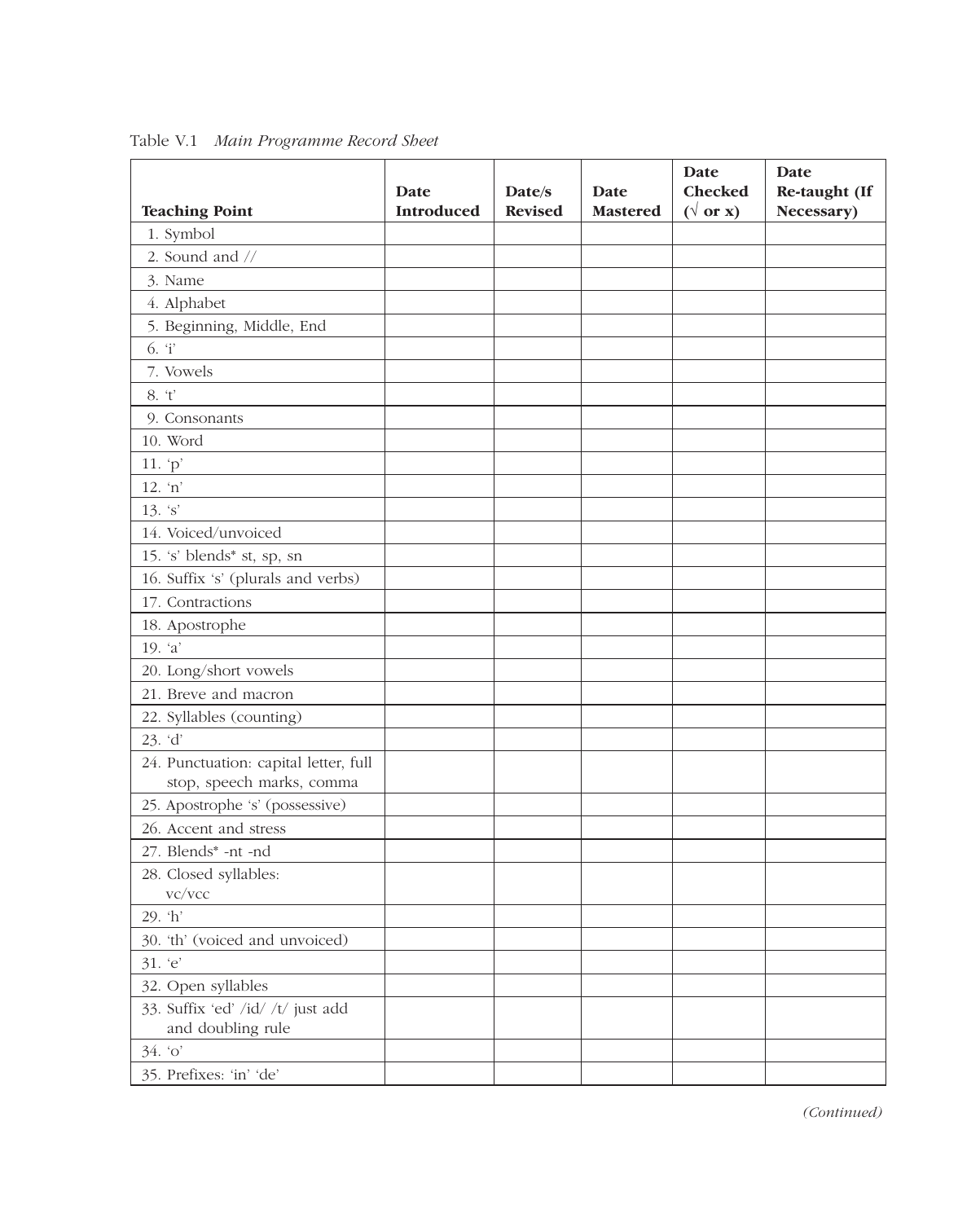## Table V.1 *(Continued)*

|                                                           | Date              | Date/s         | Date            | <b>Date</b><br><b>Checked</b> | Date<br>Re-taught (If |
|-----------------------------------------------------------|-------------------|----------------|-----------------|-------------------------------|-----------------------|
| <b>Teaching Point</b>                                     | <b>Introduced</b> | <b>Revised</b> | <b>Mastered</b> | $(\sqrt{or x})$               | Necessary)            |
| 36. Punctuation: question and                             |                   |                |                 |                               |                       |
| exclamation mark                                          |                   |                |                 |                               |                       |
| 37. 'g'                                                   |                   |                |                 |                               |                       |
| 38. -ng and suffix 'ing' (just add<br>and doubling rules) |                   |                |                 |                               |                       |
| 39. 'm'                                                   |                   |                |                 |                               |                       |
| 40. 'c' and prefix 'con'                                  |                   |                |                 |                               |                       |
| 41. 'k'                                                   |                   |                |                 |                               |                       |
| 42. c/k choice at beginning                               |                   |                |                 |                               |                       |
| 43. sc/sk at beginning                                    |                   |                |                 |                               |                       |
| 44. b                                                     |                   |                |                 |                               |                       |
| 45. Syllable division vc/cv                               |                   |                |                 |                               |                       |
| 46. End blends: -sk, -nk, -ct                             |                   |                |                 |                               |                       |
| 47. '-ck' and ck /k rules                                 |                   |                |                 |                               |                       |
| 48. '-c' (at end) rule                                    |                   |                |                 |                               |                       |
| 49. 'f' and '-ff'                                         |                   |                |                 |                               |                       |
| 50. 'l' and '-ll'                                         |                   |                |                 |                               |                       |
| 51. '-ss' (flossy rule)                                   |                   |                |                 |                               |                       |
| 52. Suffix 'es'                                           |                   |                |                 |                               |                       |
| 53. Beginning 'l' blends:<br>bl, pl, cl, fl, gl, sl, spl  |                   |                |                 |                               |                       |
| 54. End 'l' blends:                                       |                   |                |                 |                               |                       |
| ld, lf, lk, lp, lm, lt                                    |                   |                |                 |                               |                       |
| 55. End blend '-ft'                                       |                   |                |                 |                               |                       |
| $56.$ '-all'                                              |                   |                |                 |                               |                       |
| 57. Suffix 'ed' /d/                                       |                   |                |                 |                               |                       |
| 58. T                                                     |                   |                |                 |                               |                       |
| 59. 'r' blends:                                           |                   |                |                 |                               |                       |
| pr, dr, br, cr, fr, gr                                    |                   |                |                 |                               |                       |
| 60. str, scr, spr                                         |                   |                |                 |                               |                       |
| 61. Prefixes: 'im' 're' 'pre'                             |                   |                |                 |                               |                       |
| 62. Beginning blend: 'sm'                                 |                   |                |                 |                               |                       |
| 63. End blend: '-mp'                                      |                   |                |                 |                               |                       |
| 64. 'u'                                                   |                   |                |                 |                               |                       |
| $65. \,\mathrm{`w'}$                                      |                   |                |                 |                               |                       |
| 66. 'wa' as in 'wasp'                                     |                   |                |                 |                               |                       |
| 67. 'wh' words                                            |                   |                |                 |                               |                       |
| 68. Beg. blends: 'sw' 'tw'                                |                   |                |                 |                               |                       |
| 69. Syllable division:<br>vc/v and v/cv                   |                   |                |                 |                               |                       |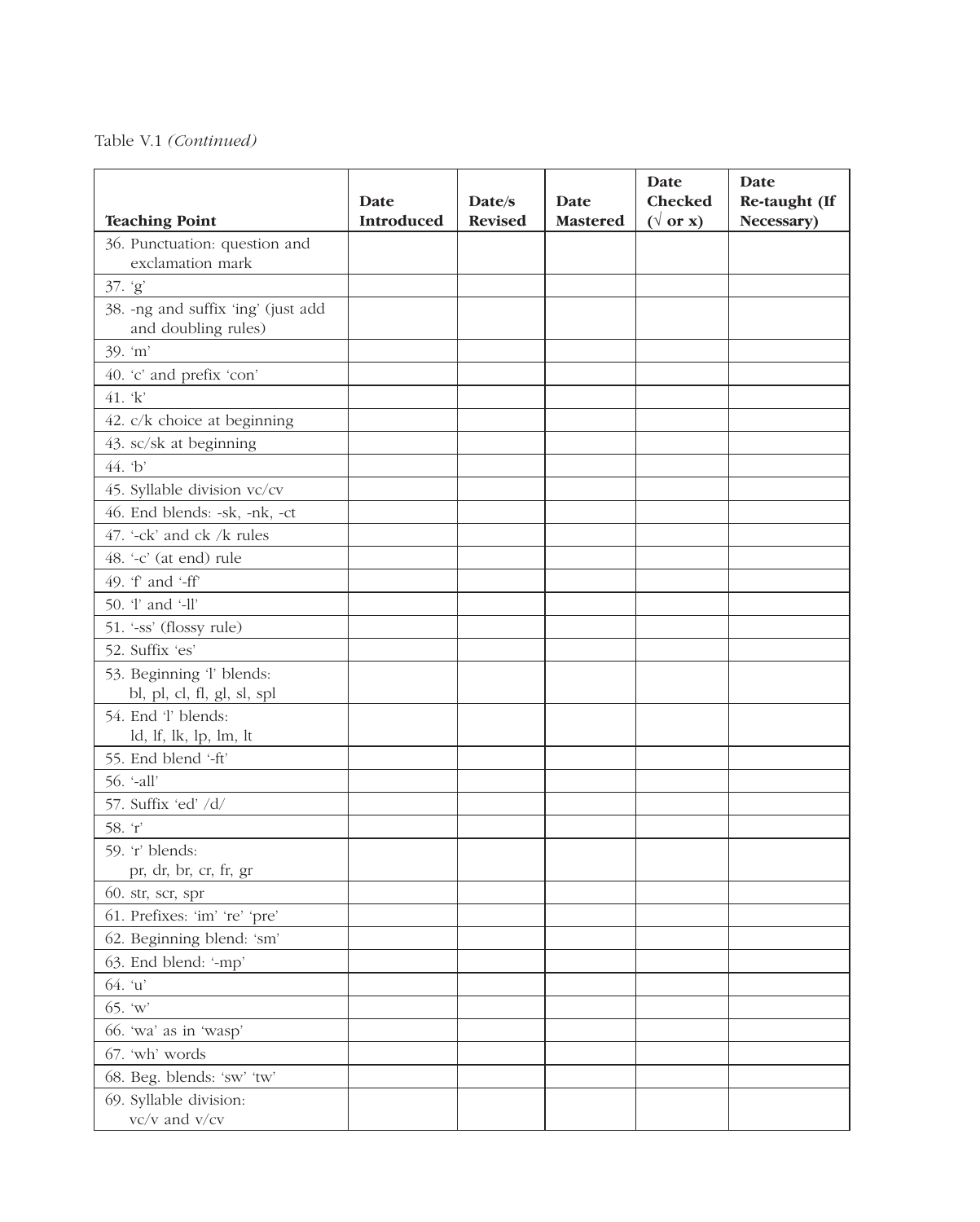|                                                      | Date              | Date/s         | Date            | Date<br><b>Checked</b> | Date<br>Re-taught (If |
|------------------------------------------------------|-------------------|----------------|-----------------|------------------------|-----------------------|
| <b>Teaching Point</b>                                | <b>Introduced</b> | <b>Revised</b> | <b>Mastered</b> | $(\sqrt{or x})$        | Necessary)            |
| 70. 'y' (consonant)                                  |                   |                |                 |                        |                       |
| 71. 'y' (as a semi-vowel)                            |                   |                |                 |                        |                       |
| 72. Suffixes 'ly' and 'ful'                          |                   |                |                 |                        |                       |
| adverbs/adjectives                                   |                   |                |                 |                        |                       |
| 73. Vowel suffix rule:<br>change 'y' to 'i' (babies) |                   |                |                 |                        |                       |
| 74. j'                                               |                   |                |                 |                        |                       |
| 75. 'v'                                              |                   |                |                 |                        |                       |
| 76. $x'$                                             |                   |                |                 |                        |                       |
| 77. Prefixes: 'ex' 'un' 'ab'                         |                   |                |                 |                        |                       |
| 78. 'qu'                                             |                   |                |                 |                        |                       |
| 79. 'z'                                              |                   |                |                 |                        |                       |
| 80. 'sh'                                             |                   |                |                 |                        |                       |
| 81. 'ch'                                             |                   |                |                 |                        |                       |
| 82. '-tch' spelling rule 'ch'/'tch'                  |                   |                |                 |                        |                       |
| 83. 'i-e' vowel suffix rule:                         |                   |                |                 |                        |                       |
| drop 'e'                                             |                   |                |                 |                        |                       |
| 84. 'a-e'                                            |                   |                |                 |                        |                       |
| 85. 'o-e'                                            |                   |                |                 |                        |                       |
| 86. 'u-e'                                            |                   |                |                 |                        |                       |
| 87. v-c-e with 'r': 'are'                            |                   |                |                 |                        |                       |
| 'ire', 'ore', 'ure'                                  |                   |                |                 |                        |                       |
| 88. 'ee'                                             |                   |                |                 |                        |                       |
| 89. 'ar'                                             |                   |                |                 |                        |                       |
| 90. 'ar' (as in 'collar')                            |                   |                |                 |                        |                       |
| 91. 'or' (as in 'fork')                              |                   |                |                 |                        |                       |
| 92. 'or' (as in 'doctor')                            |                   |                |                 |                        |                       |
| 93. '00'                                             |                   |                |                 |                        |                       |
| 94. - k /k/ spelling rule<br>$-ck$ / $k$             |                   |                |                 |                        |                       |
| 95. soft 'c'                                         |                   |                |                 |                        |                       |
| 96. soft 'g'                                         |                   |                |                 |                        |                       |
| 97. 'ge' and 'dge' rules                             |                   |                |                 |                        |                       |
| 98. Vowel suffix rule drop 'e':<br>ce, ge, dge       |                   |                |                 |                        |                       |
| 99. Prefixes: mis, trans, be                         |                   |                |                 |                        |                       |
| 100. $-ay'$                                          |                   |                |                 |                        |                       |
| 101. '-ow' (as in 'snow')                            |                   |                |                 |                        |                       |
| 102. '-ow' (as in 'cow')                             |                   |                |                 |                        |                       |
| 103. 'er' (as in 'her')                              |                   |                |                 |                        |                       |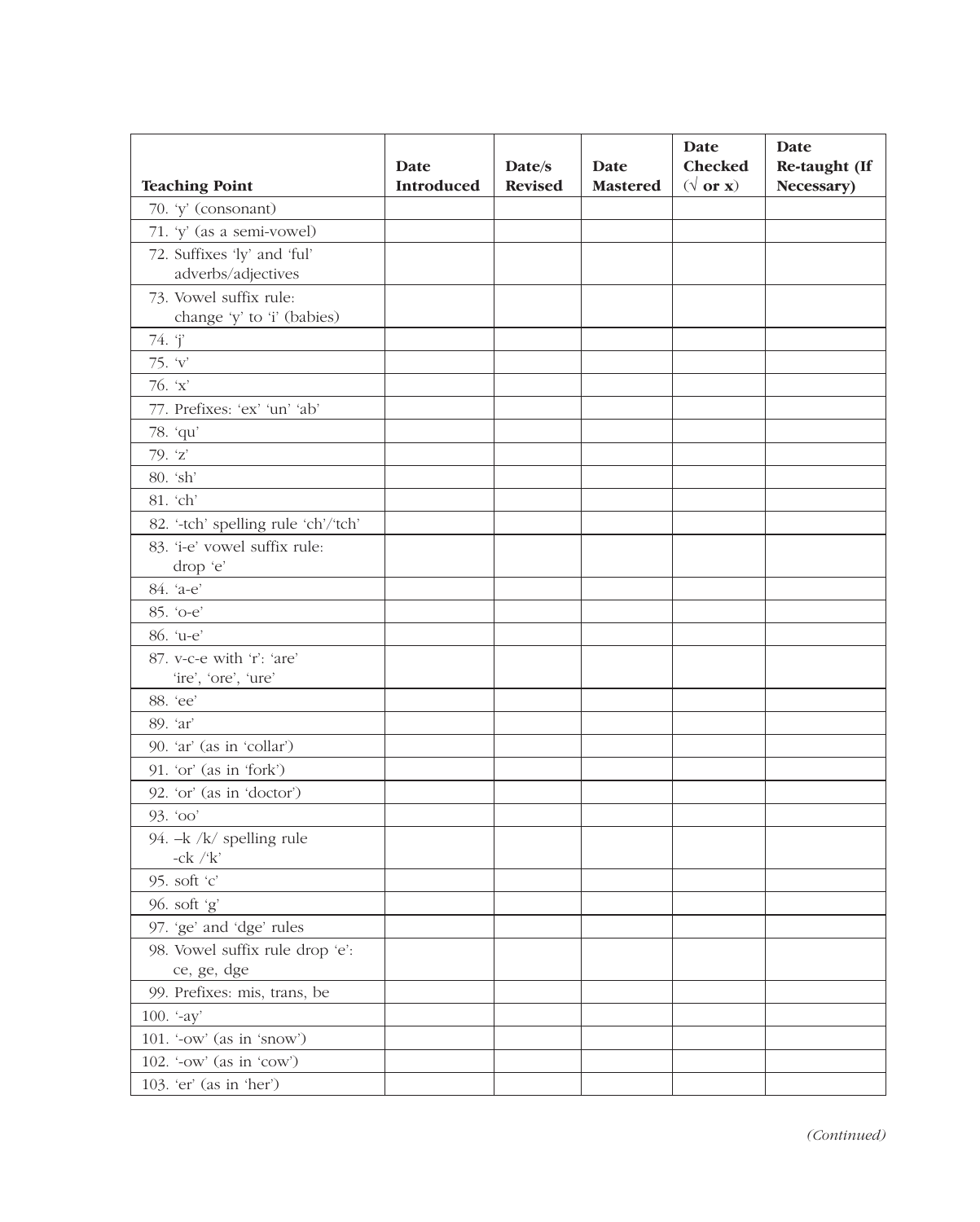Table V.1 *(Continued)*

| <b>Teaching Point</b>                                         | Date<br><b>Introduced</b> | Date/s<br><b>Revised</b> | Date<br><b>Mastered</b> | Date<br><b>Checked</b><br>$(\sqrt{\text{or } x})$ | Date<br>Re-taught (If<br>Necessary) |
|---------------------------------------------------------------|---------------------------|--------------------------|-------------------------|---------------------------------------------------|-------------------------------------|
| $104.$ 'er' (as in 'after')                                   |                           |                          |                         |                                                   |                                     |
| 105. Suffix 'er' (comparatives and<br>superlatives)           |                           |                          |                         |                                                   |                                     |
| 106. '-ue'                                                    |                           |                          |                         |                                                   |                                     |
| 107. Prefixes: post, peri                                     |                           |                          |                         |                                                   |                                     |
| 108. 'o' (as in 'won')                                        |                           |                          |                         |                                                   |                                     |
| 109. '-ie'                                                    |                           |                          |                         |                                                   |                                     |
| 110. 'ea' (as in 'sea')                                       |                           |                          |                         |                                                   |                                     |
| 111. 'ea' (as in 'head')                                      |                           |                          |                         |                                                   |                                     |
| 112. 'ai'                                                     |                           |                          |                         |                                                   |                                     |
| 113. 'air'                                                    |                           |                          |                         |                                                   |                                     |
| 114. 'oa'                                                     |                           |                          |                         |                                                   |                                     |
| 115. 'igh'                                                    |                           |                          |                         |                                                   |                                     |
| 116. Old wild words                                           |                           |                          |                         |                                                   |                                     |
| 117. Silent letters: 'b', 'g'                                 |                           |                          |                         |                                                   |                                     |
| 118. 'oi'                                                     |                           |                          |                         |                                                   |                                     |
| 119. 'oy'                                                     |                           |                          |                         |                                                   |                                     |
| 120. Plural possessives                                       |                           |                          |                         |                                                   |                                     |
| 121. 'ou' (as in 'shout')                                     |                           |                          |                         |                                                   |                                     |
| 122. 'ou' (as in 'could')                                     |                           |                          |                         |                                                   |                                     |
| 123. Final regular syllables:<br>ble/cle/dle/gle/fle/kle/stle |                           |                          |                         |                                                   |                                     |
| 124. '-tion'                                                  |                           |                          |                         |                                                   |                                     |
| 125. '-sion'                                                  |                           |                          |                         |                                                   |                                     |
| 126. '-cian'                                                  |                           |                          |                         |                                                   |                                     |
| 127. Silent letters: 'w', 'k'                                 |                           |                          |                         |                                                   |                                     |
| 128. 'ir'                                                     |                           |                          |                         |                                                   |                                     |
| 129. 'ur'                                                     |                           |                          |                         |                                                   |                                     |
| 130. 'or' (as in 'word')                                      |                           |                          |                         |                                                   |                                     |
| 131. 'au'                                                     |                           |                          |                         |                                                   |                                     |
| 132. 'aw'                                                     |                           |                          |                         |                                                   |                                     |
| 133. '-oe'                                                    |                           |                          |                         |                                                   |                                     |
| 134. '-ey' (as in 'grey')                                     |                           |                          |                         |                                                   |                                     |
|                                                               |                           |                          |                         |                                                   |                                     |
| 135. '-ey' (as in 'donkey')                                   |                           |                          |                         |                                                   |                                     |
| 136. '-ew'                                                    |                           |                          |                         |                                                   |                                     |